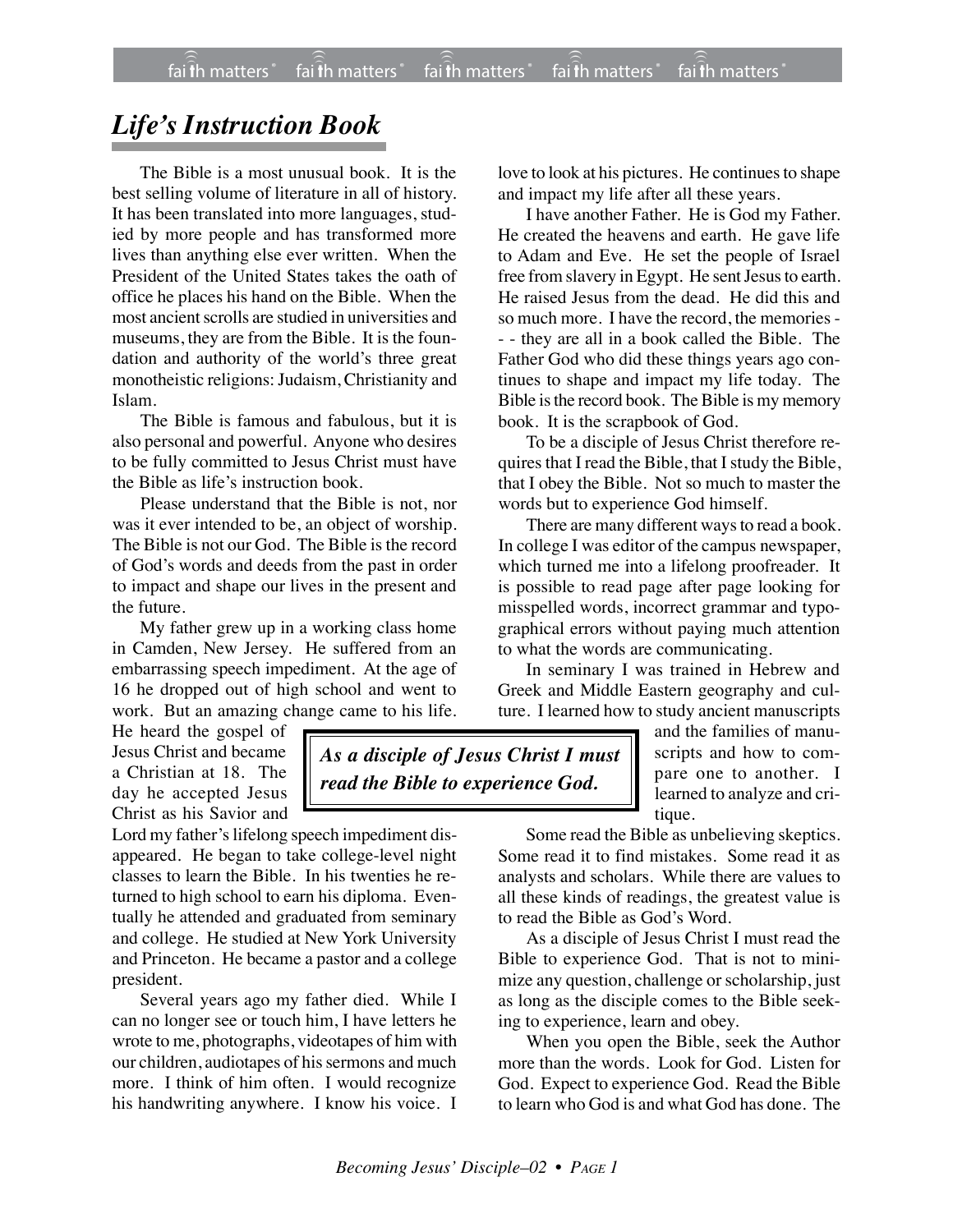word "disciple" means "learner". Every chapter should be approached with an open and seeking mind.

Among his final words, Jesus said in Matthew 28:19 and 20 that a disciple is someone who obeys all that Jesus commands. The Bible is the basis for that and that is why the Bible is life's instruction book for a Christian. While the disciple reads the Bible looking for information, comfort and hope, it is also necessary to read the Bible expecting to be told what God wants us to do and promising to obey whatever he says.

Since the disciple reads the Bible experientially, prayer is a vital part of Bible reading. Every time we open the Bible it is helpful to pray and ask God to teach us. We might pray a prayer like this: *Lord, let me meet you in these words. Show me what you are like. Teach me what you want. Shape my whole life through your Bible. Make this a supernatural experience.*

One of the first things I do when I get up in the morning is put on my glasses. I need them to walk around the house, watch television and read just about anything. To read without glasses is difficult if not a waste of time. So it is with prayer and the Bible. Every time a disciple opens the Bible there should be a prayer asking for the eyesight of God.

If the Bible is to have God's intended effect, we must read it by the rules. Different books are read in different ways. You probably shouldn't try to read the phone book from cover to cover starting at page 1 and ending on the last page. It wouldn't make sense.

Some people use the rules of roulette to read the Bible. They just open it at random and hope to hit a winner, but it was never intended that it be used that way. Imagine opening a medical book and concluding that you have whatever disease is described on the first page you read. That would be malpractice. So follow some simple logical rules when reading the Bible.

Remember when and where the Bible was written. About 39 authors wrote the 66 books of the Bible over more than a thousand years. None of them wrote in English. Our English Bibles are all translations of Hebrew, Aramaic and Greek. The authors all lived and wrote in the Middle East,

so expect the stories, analogies and references to include deserts, camels and historical events from when and where the Bible originated. Don't expect Super Bowl games or fast cars or speedboats. We often must make a mental transition that sets the principle in the historical context. Then we bring the principle into our time and place and apply the principle.

A second rule to recognize is that the Bible was written in a number of literary styles. In some ways it is a library of 66 books bound together into a single volume. The Bible includes history, poetry, figures of speech, economics and all the types of literature we have today.

Sometimes I am asked, "Do you believe in a literal interpretation of the Bible?" I usually answer "yes", but I immediately recognize that "literal" is a frequently misused word. By "literal" I mean that we should read and interpret the Bible as was intended by the original author. For example, Psalm 91:4 says that God "will cover you with his feathers, and under his wings you will find refuge." Does this mean that God has wings and feathers? Of course not! The Psalms are all poetry and this is a poetic expression or metaphor.

Matthew 19:24 quotes Jesus as saying that "it is easier for a camel to go through the eye of a needle than for a rich man to enter the kingdom of God." Obviously no normal camel will fit through the eye of any normal needle. Does this mean that rich people are all excluded from heaven? No, Jesus is using a figure of speech. He is using hyperbole or exaggeration.

The Book of Revelation is full of strange language that is used to communicate great truths, but much of the book is symbolic and must be read in the style in which it was written.

Sometimes all of this is hard to figure out, but usually it's not. When you read the newspaper or your favorite magazine you know the difference between a news story, an editorial, a cartoon and an advertisement. You read each and interpret each according to its own style.

Rule number three is to keep the context. Be careful not to lift single words, lines or verses totally away from their surroundings. This can inappropriately change the meaning. Psalm 53:1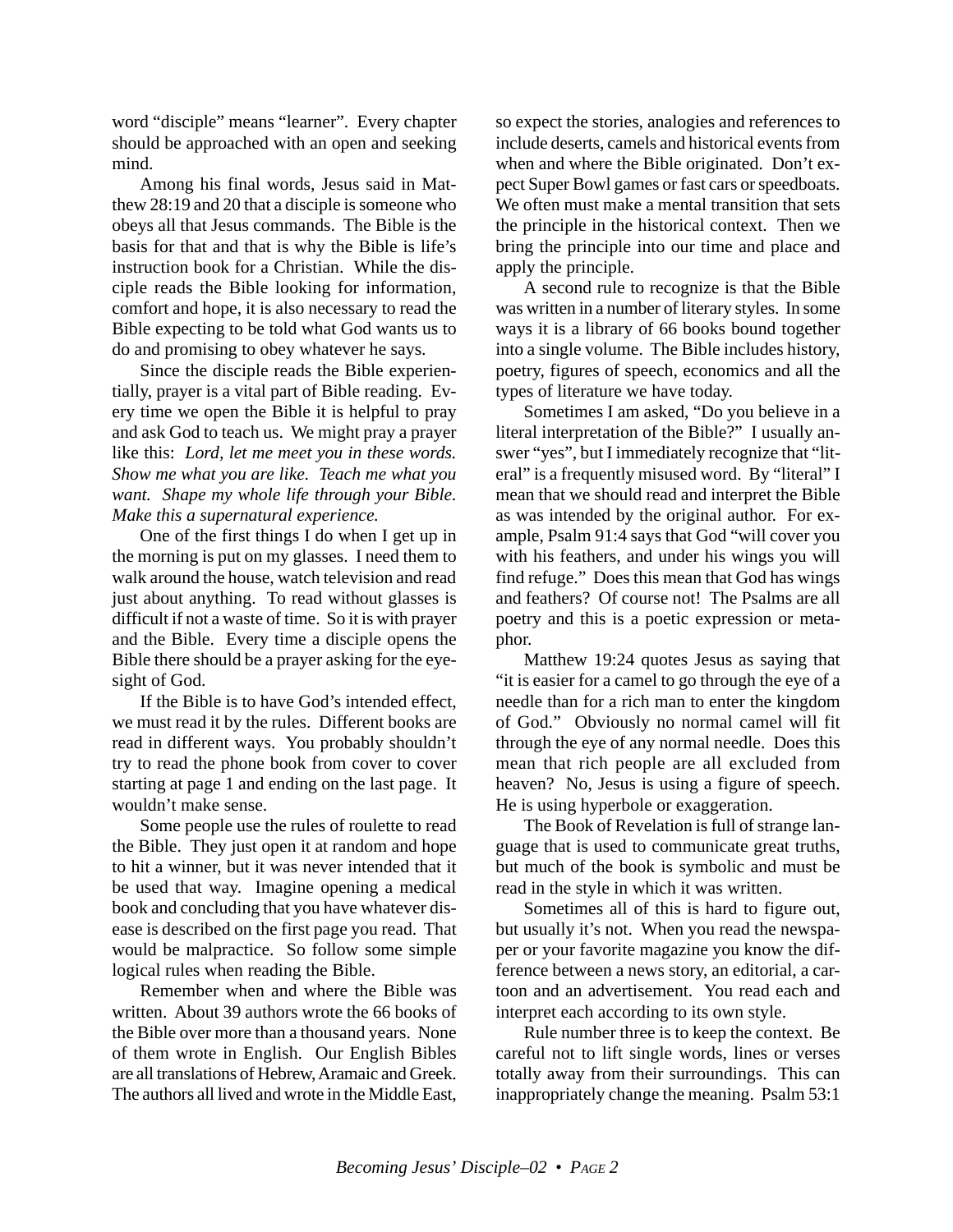says, "There is no God." Someone says, "Whoa! The Bible says there is no God?!" Yes, the Bible clearly says that there is no God. However that line appears in a context that says, "The fool says in his heart, 'There is no God.' " Whenever we as disciples read and study the Bible, we must give the Bible the same fair treatment we would give any other book and that includes full respect for the context in which statements are made.

Rule number four is to beware of reading-in meaning. We should approach the Bible to learn, not to teach. It is the Bible that gives meaning to us and not the other way around.

Several years ago I knew a man who read the Bible a lot. He and his wife were thinking about building a new house. She wanted a home in town. He wanted a house out in the country. So he searched the Bible until he came up with Isaiah 5:8 which says, "Woe to you who add house to house and join field to field till no space is left and you live alone in the land." This husband took the words out of context and misused the Bible to control his wife and get what he wanted.

That's not what a disciple is supposed to do. A disciple lets the Bible do the teaching.

Rule number five is to get help when reading the Bible. There are some things in the Bible that, quite frankly, could be easily misunderstood. For example, the Bible is not assembled in chronological or-

der. Instead, different types of literature are put together. If you look at the table of contents in a Bible you will see that it is divided into the Old Testament and the New Testament. The Old Testament happened first and the New Testament happened next. Within both Testaments the history books are first and the literature books are last. That's like putting together a family scrapbook with the family tree and history in the front and sample letters from relatives in the back. If you don't know this, it's a good idea to get help to find out.

There are some statements in the Bible that need some explaining. Take, for example, the story of the Good Samaritan. By just reading Luke 10 you probably wouldn't know that the Samaritans were a people of mixed ethnicity that were deeply disliked by the mainstream Jewish community. A brief explanation can enormously enhance your understanding of Jesus' story.

Where is help available? Fortunately we live at a time and place where wonderful resources are readily available. One of the cheapest and easiest resources is a Study Bible. Study Bibles add introductions, footnotes and other helps for the Bible reader. One of the most interesting is the *Quest Study Bible*. It started out with different people reading through the Bible and writing down every question that came to their minds about the text. Those questions were then distributed among a group of Bible teachers and scholars who gave short answers that were added to the margins of the Bible.

The more you study, the more questions you may have. You may then want another study Bible, helpful books on different Bible subjects or classes that focus on certain parts of the Bible.

Reading and studying the Bible is not unlike

*When we read and learn from the Bible we will be taught what we need to know, rebuked for what we are doing wrong and corrected so we'll get life right.*

hunting, fishing, camping, computers and other special interests. You may need help getting started learning terms and figuring out how everything works. Then you can go ahead on your own. Or you may want help to go

deeper.

Let me give one quick warning. The help you get should never be elevated to the authority of the Bible. Only the Bible is guaranteed by God, not the books and lessons others provide about the Bible.

If, as disciples of Jesus Christ, the Bible is going to have the impact that God intends for it to have we need to have a plan to actually read it and learn from it. There are people who have been Christians for years who have never really read and studied and understood the Bible. They may have tried, but they have never gotten very far. It's kind of like dieting and exercise – they just never passed the first few days.